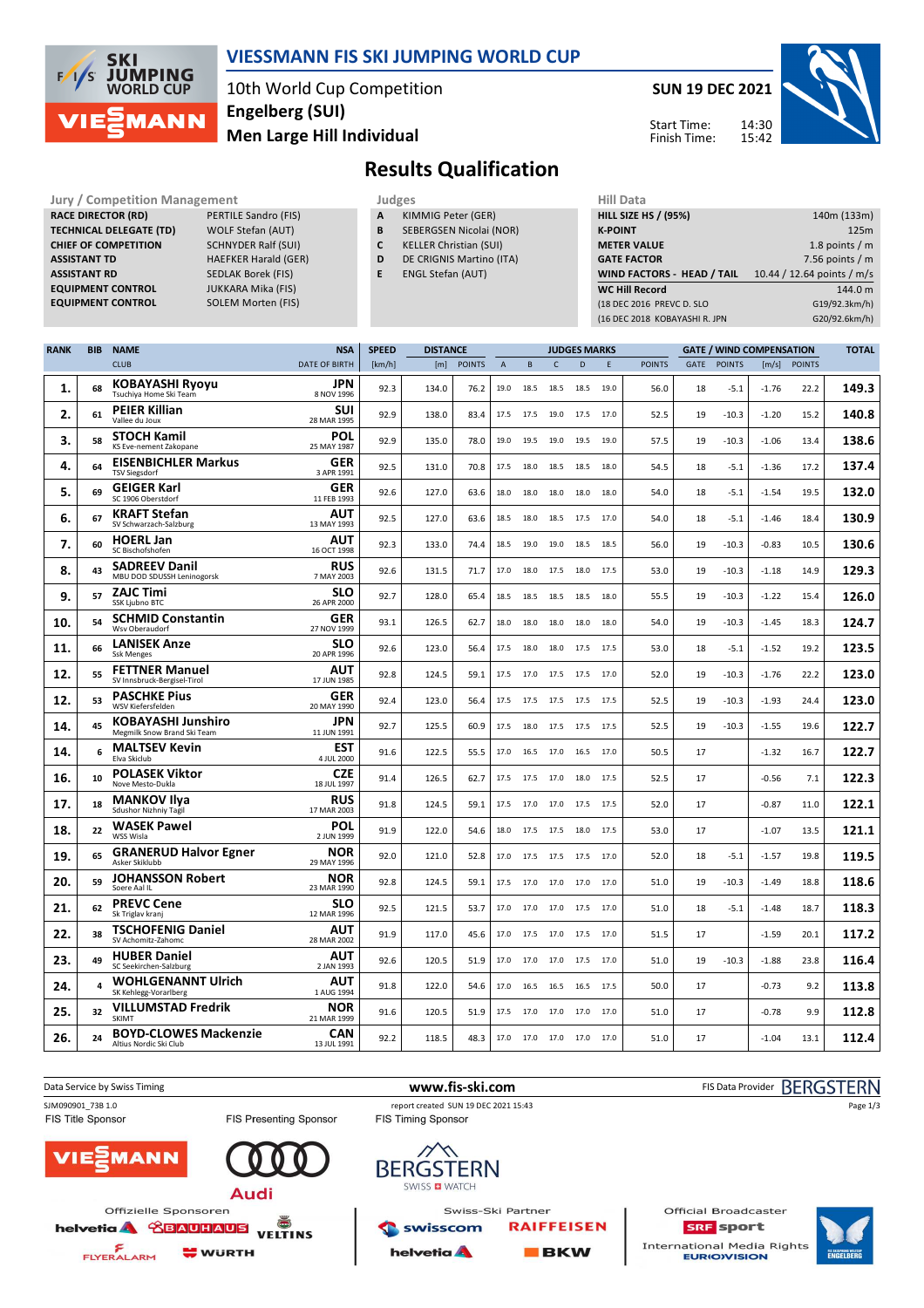

### **VIESSMANN FIS SKI JUMPING WORLD CUP**

10th World Cup Competition **Men Large Hill Individual Engelberg (SUI)**

**SUN 19 DEC 2021**

Start Time: Finish Time:



## **Results Qualification**

| <b>RANK</b>          | BIB | <b>NAME</b>                                                     | <b>NSA</b>                | <b>SPEED</b> | <b>DISTANCE</b> |               |             | <b>JUDGES MARKS</b> |              |                              | <b>GATE / WIND COMPENSATION</b> |               |      |               |         | <b>TOTAL</b>  |       |
|----------------------|-----|-----------------------------------------------------------------|---------------------------|--------------|-----------------|---------------|-------------|---------------------|--------------|------------------------------|---------------------------------|---------------|------|---------------|---------|---------------|-------|
|                      |     | <b>CLUB</b>                                                     | DATE OF BIRTH             | [km/h]       | [m]             | <b>POINTS</b> | $\mathsf A$ | B                   | $\mathsf{C}$ | D                            | E                               | <b>POINTS</b> | GATE | <b>POINTS</b> | [m/s]   | <b>POINTS</b> |       |
| 27.                  | 56  | <b>FORFANG Johann Andre</b><br><b>Tromsoe Skiklub</b>           | <b>NOR</b><br>4 JUL 1995  | 92.7         | 119.0           | 49.2          | 17.0        | 17.0                | 17.5         | 17.5 17.0                    |                                 | 51.5          | 19   | $-10.3$       | $-1.69$ | 21.4          | 111.8 |
| 28.                  | 63  | <b>LINDVIK Marius</b><br>Raelingen Skiklubb                     | <b>NOR</b><br>27 JUN 1998 | 92.1         | 117.5           | 46.5          | 17.0        | 17.5                | 17.0         | 17.0 17.0                    |                                 | 51.0          | 18   | $-5.1$        | $-1.51$ | 19.1          | 111.5 |
| 29.                  | 46  | <b>PREVC Peter</b><br>SK Triglav Kranj                          | <b>SLO</b><br>20 SEP 1992 | 92.8         | 116.5           | 44.7          | 17.5        | 17.0                | 17.0         | 17.5                         | 17.0                            | 51.5          | 19   | $-10.3$       | $-1.99$ | 25.1          | 111.0 |
| 30.                  | 40  | <b>KLIMOV Evgenii</b><br>Perm / Moscow RGSH Stolica             | <b>RUS</b><br>3 FEB 1994  | 92.1         | 111.5           | 35.7          | 17.0        | 16.5                | 17.0         | 17.5 17.0                    |                                 | 51.0          | 17   |               | $-1.89$ | 23.9          | 110.6 |
| 31.                  | 42  | <b>ASCHENWALD Philipp</b><br>SC Mayerhofen-Tirol                | AUT<br>12 NOV 1995        | 92.6         | 123.0           | 56.4          | 17.5        |                     |              | 17.5 17.0 18.0               | 17.0                            | 52.0          | 19   | $-10.3$       | $-0.88$ | 11.1          | 109.2 |
| 32.                  | 3   | <b>MURANKA Klemens</b><br>TS Wisla Zakopane                     | POL<br>31 AUG 1994        | 91.6         | 115.0           | 42.0          | 17.0        | 16.5                | 16.5         | 16.5                         | 17.0                            | 50.0          | 17   |               | $-1.30$ | 16.4          | 108.4 |
| 33.                  | 44  | <b>KOS Lovro</b><br>SSK Ilirija                                 | SLO<br>23 JUL 1999        | 92.7         | 118.0           | 47.4          | 16.5        | 17.0                | 17.0         | 17.0 17.0                    |                                 | 51.0          | 19   | $-10.3$       | $-1.49$ | 18.8          | 106.9 |
| 34.                  | 1   | <b>SCHULER Andreas</b><br>Einsiedeln                            | SUI<br>30 DEC 1995        | 91.7         | 113.0           | 38.4          | 16.5        | 16.5                | 16.0         | 16.5                         | 17.0                            | 49.5          | 17   |               | $-1.46$ | 18.4          | 106.3 |
| 35.                  | 21  | <b>KOUDELKA Roman</b><br>LSK Lomnice nad Popelkou - Dukla       | <b>CZE</b><br>9 JUL 1989  | 92.0         | 116.5           | 44.7          | 17.0        | 17.0                |              | 17.0 17.5 17.0               |                                 | 51.0          | 17   |               | $-0.83$ | 10.5          | 106.2 |
| 36.                  | 41  | <b>ZYLA Piotr</b><br>WSS Wisla                                  | POL<br>16 JAN 1987        | 91.5         | 110.0           | 33.0          | 16.5        | 16.0                | 16.0         | 16.5                         | 16.0                            | 48.5          | 17   |               | $-1.92$ | 24.3          | 105.8 |
| 37.                  | 31  | KYTOSAHO Niko<br>Paimion urheilijat                             | FIN<br>18 DEC 1999        | 91.8         | 115.0           | 42.0          | 16.5        | 16.5                | 16.5         | 16.5                         | 16.0                            | 49.5          | 17   |               | $-1.09$ | 13.8          | 105.3 |
| 38.                  | 50  | <b>LEYHE Stephan</b><br>SC Willingen                            | GER<br>5 JAN 1992         | 93.0         | 116.5           | 44.7          | 17.5        | 16.5                | 17.0         | 17.0                         | 17.0                            | 51.0          | 19   | $-10.3$       | $-1.54$ | 19.5          | 104.9 |
| 39.                  | 39  | <b>ITO Daiki</b><br>Megmilk Snow Brand Ski Team                 | JPN<br>27 DEC 1985        | 91.6         | 108.5           | 30.3          | 17.0        | 16.5                | 16.5         | 16.5                         | 16.5                            | 49.5          | 17   |               | $-1.89$ | 23.9          | 103.7 |
| 40.                  | 33  | <b>KUBACKI Dawid</b><br>TS Wisla Zakopane                       | POL<br>12 MAR 1990        | 92.2         | 113.5           | 39.3          | 16.5        |                     |              | 16.0 17.0 17.0 16.5          |                                 | 50.0          | 17   |               | $-1.12$ | 14.2          | 103.5 |
| 41.                  | 17  | <b>KALINICHENKO Vitaliy</b><br>ShVSM of Ivano-Frankivsk         | UKR<br>9 AUG 1993         | 92.1         | 115.5           | 42.9          | 15.5        | 16.5                | 16.5         | 16.5                         | 16.0                            | 49.0          | 17   |               | $-0.85$ | 10.7          | 102.6 |
| 42.                  | 47  | <b>WELLINGER Andreas</b><br>Sc Ruhpolding                       | GER<br>28 AUG 1995        | 93.1         | 111.5           | 35.7          | 17.0        | 16.0                | 17.0         | 17.0                         | 16.5                            | 50.5          | 19   | $-10.3$       | $-2.08$ | 26.3          | 102.2 |
| 43.                  | 37  | <b>DESCHWANDEN Gregor</b><br>Horw                               | SUI<br>27 FEB 1991        | 91.9         | 111.5           | 35.7          | 16.0        | 15.5                | 16.5         | 16.0                         | 15.5                            | 47.5          | 17   |               | -1.45   | 18.3          | 101.5 |
| 44.                  | 11  | <b>PREVC Domen</b><br>Sk Triglav kranj                          | SLO<br>4 JUN 1999         | 91.6         | 113.5           | 39.3          | 17.5        | 17.0                | 17.0         | 17.5                         | 17.0                            | 51.5          | 17   |               | -0.84   | 10.6          | 101.4 |
| 45.                  | 35  | <b>PETER Dominik</b><br>Am Bachtel wald                         | SUI<br>30 MAY 2001        | 92.3         | 110.0           | 33.0          | 16.5        | 16.5                |              | 16.5 17.0                    | 16.5                            | 49.5          | 17   |               | $-1.40$ | 17.7          | 100.2 |
| 46.                  | 34  | <b>TROFIMOV Roman</b><br>Sdushor CSP N. Novgorod                | <b>RUS</b><br>19 NOV 1989 | 92.0         | 108.5           | 30.3          | 16.5        | 16.0                | 16.0         | 16.5                         | 16.0                            | 48.5          | 17   |               | $-1.59$ | 20.1          | 98.9  |
| 47.                  | 52  | <b>NAKAMURA Naoki</b><br>Tokai University Sapporo Ski Club      | JPN<br>19 SEP 1996        | 92.5         | 111.5           | 35.7          | 17.0        | 16.5                | 16.5         | 17.0                         | 16.5                            | 50.0          | 19   | $-10.3$       | $-1.74$ | 22.0          | 97.4  |
| 48.                  | 8   | <b>DEAN Decker</b><br>Steamboat Springs winter sports clu       | USA<br>8 AUG 2000         | 91.9         | 110.0           | 33.0          | 16.5        | 16.0                | 16.5         | 17.0                         | 16.5                            | 49.5          | 17   |               | $-1.11$ | 14.0          | 96.5  |
| 49.                  |     | <b>CACINA Daniel Andrei</b><br>CS DINAMO BUC-CENTRUL SPORTIV BV | ROU<br>17 OCT 2001        | 91.5         | 112.0           | 36.6          | 16.5        | 16.5                | 16.0         | 16.5                         | 16.5                            | 49.5          | 17   |               | $-0.80$ | 10.1          | 96.2  |
| 50.                  | 15  | <b>TKACHENKO Sergey</b><br>Ski Club VKO                         | KAZ<br>8 JUN 1999         | 92.0         | 109.5           | 32.1          |             | 15.0 15.5 16.0 16.0 |              |                              | 15.5                            | 47.0          | 17   |               | $-1.24$ | 15.7          | 94.8  |
| <b>Not Qualified</b> |     |                                                                 |                           |              |                 |               |             |                     |              |                              |                                 |               |      |               |         |               |       |
| 51.                  | 48  | SATO Yukiya<br>Megmilk Snow Brand Ski Team                      | <b>JPN</b><br>19 JUN 1995 | 92.4         | 109.5           | 32.1          |             |                     |              | 16.0 16.0 16.5 16.0 16.0     |                                 | 48.0          | 19   | $-10.3$       | $-1.90$ | 24.0          | 93.8  |
| 52.                  | 23  | <b>STEKALA Andrzei</b><br>Azs Zakopane                          | <b>POL</b><br>30 JUN 1995 | 92.0         | 107.5           | 28.5          |             |                     |              | 16.5 16.0 16.5 17.0 16.0     |                                 | 49.0          | 17   |               | $-1.21$ | 15.3          | 92.8  |
| 53.                  | 13  | <b>CONTAMINE Mathis</b><br>Courchevel                           | <b>FRA</b><br>14 SEP 2001 | 91.6         | 107.5           | 28.5          |             |                     |              | 16.5 16.0 16.5 16.0 16.0     |                                 | 48.5          | 17   |               | $-1.21$ | 15.3          | 92.3  |
| 54.                  | 26  | <b>ZOGRAFSKI Vladimir</b><br><b>NSA</b>                         | <b>BUL</b><br>14 JUL 1993 | 91.1         | 107.0           | 27.6          |             |                     |              | 16.0  16.5  16.5  16.0  16.0 |                                 | 48.5          | 17   |               | $-1.20$ | 15.2          | 91.3  |
| 55.                  | 28  | <b>WOLNY Jakub</b><br>LKS Klimczok Bystra                       | <b>POL</b><br>15 MAY 1995 | 91.5         | 105.5           | 24.9          |             |                     |              | 16.5 16.0 16.0 15.5 16.0     |                                 | 48.0          | 17   |               | $-1.44$ | 18.2          | 91.1  |
| 56.                  | 36  | <b>AMMANN Simon</b><br>SSC Toggenburg                           | <b>SUI</b><br>25 JUN 1981 | 91.5         | 103.0           | 20.4          |             |                     |              | 15.5 15.5 16.5 16.0 15.0     |                                 | 47.0          | 17   |               | $-1.73$ | 21.9          | 89.3  |
| 56.                  | 5   | <b>BICKNER Kevin</b><br>Norge Ski Club                          | <b>USA</b><br>23 SEP 1996 | 91.8         | 106.0           | 25.8          |             |                     |              | 16.5 15.5 16.5 16.0 16.0     |                                 | 48.5          | 17   |               | $-1.19$ | 15.0          | 89.3  |
|                      |     |                                                                 |                           |              |                 |               |             |                     |              |                              |                                 |               |      |               |         |               |       |







**helvetia** 

Œ



**BKW** 

Official Broadcaster **SRF** sport International Media Rights<br>**EURIOIVISION**